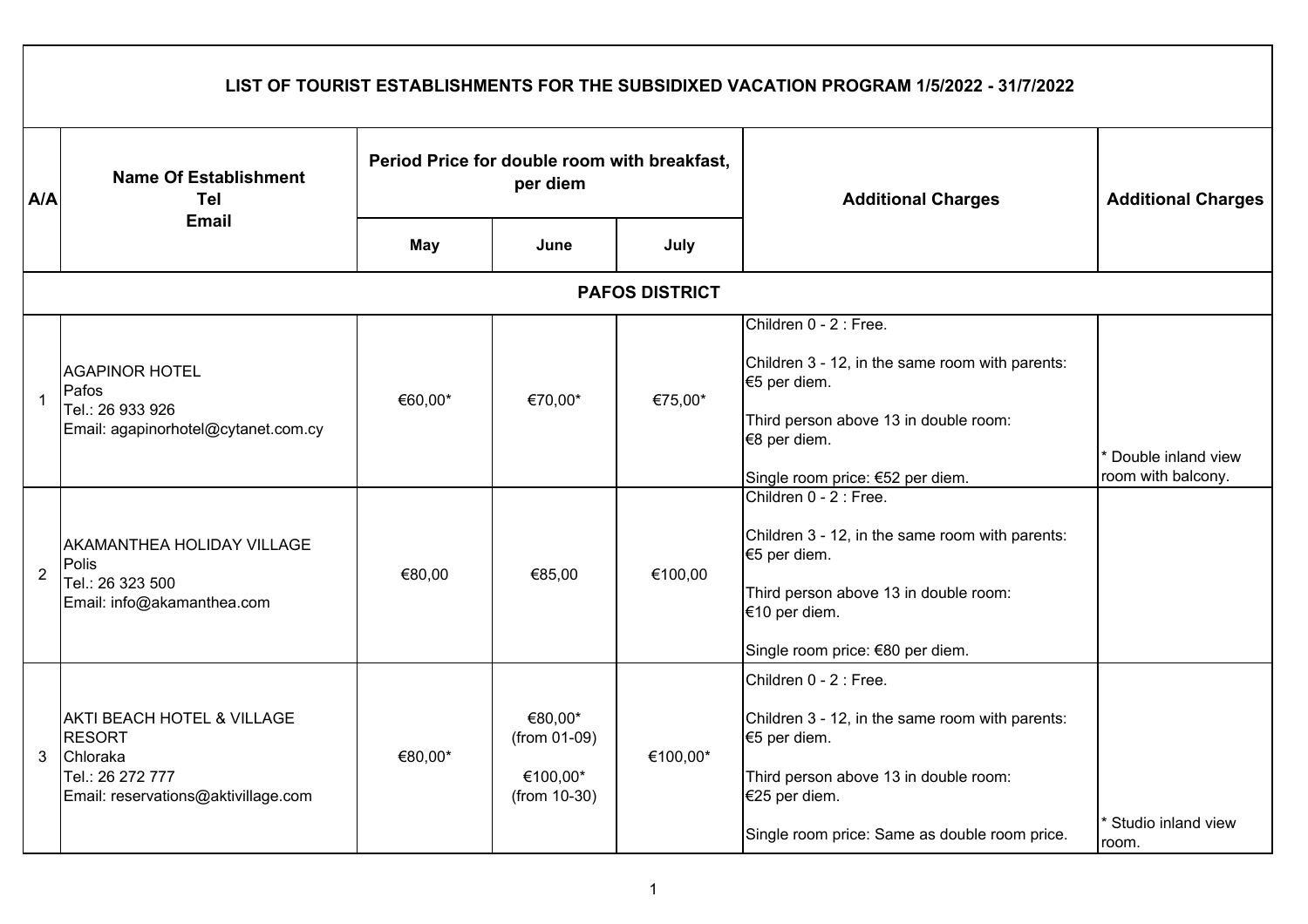| A/A            | <b>Name Of Establishment</b><br><b>Tel</b>                                                         | Period Price for double room with breakfast,<br>per diem |                                                      |                            | <b>Additional Charges</b>                                                                                                                                                                                                                      | <b>Additional Charges</b>             |
|----------------|----------------------------------------------------------------------------------------------------|----------------------------------------------------------|------------------------------------------------------|----------------------------|------------------------------------------------------------------------------------------------------------------------------------------------------------------------------------------------------------------------------------------------|---------------------------------------|
|                | Email                                                                                              | <b>May</b>                                               | June                                                 | July                       |                                                                                                                                                                                                                                                |                                       |
| $\overline{4}$ | <b>ALIATHON RESORT</b><br>Geroskipou<br>Tel.: 26 964 400<br>Email: reservations@aliathonresort.com | €100,00*                                                 | €100,00*<br>(except 11-13)                           | €100,00*<br>(except 16-31) | Children 0 - 2 : Free.<br>Children 3 - 12, in the same room with parents:<br>€20 per diem.<br>Third person above 13 in double room:<br>€40 per diem.<br>Single room price: €100 per diem.                                                      | Studio Standard -<br>Aliathon Aegean. |
| 5              | <b>ALKIONEST HOTEL APARTMENTS</b><br>Polis<br>Tel.: 26 322 401<br>Email: mkleanthous01@gmail.com   | €55,00                                                   | €60,00                                               | €70,00                     | Children 0 - 2 : Free.<br>Children 3 - 12, in the same room with parents:<br>€12 per diem.<br>Third person above 13 in double room:<br>€12 per diem.<br>Single room price:<br>€45 per diem (May)<br>€50 per diem (June)<br>€55 per diem (July) |                                       |
| 6              | <b>AMPHORA HOTEL &amp; SUITES</b><br>Pafos<br>Tel.: 26 202 500<br>Email: amphora@cytanet.com.cy    | €100,00<br>(Sunday-<br>Thursday)                         | €100,00<br>(Sunday-<br>Thursday)<br>$(except 10-12)$ |                            | Children 0 - 2 : Free.<br>Children 3 - 12, in the same room with parents:<br>€15 per diem.<br>Third person above 13 in double room:<br>€30 per diem.<br>Single room price: €100 per diem.                                                      | * Superior room.                      |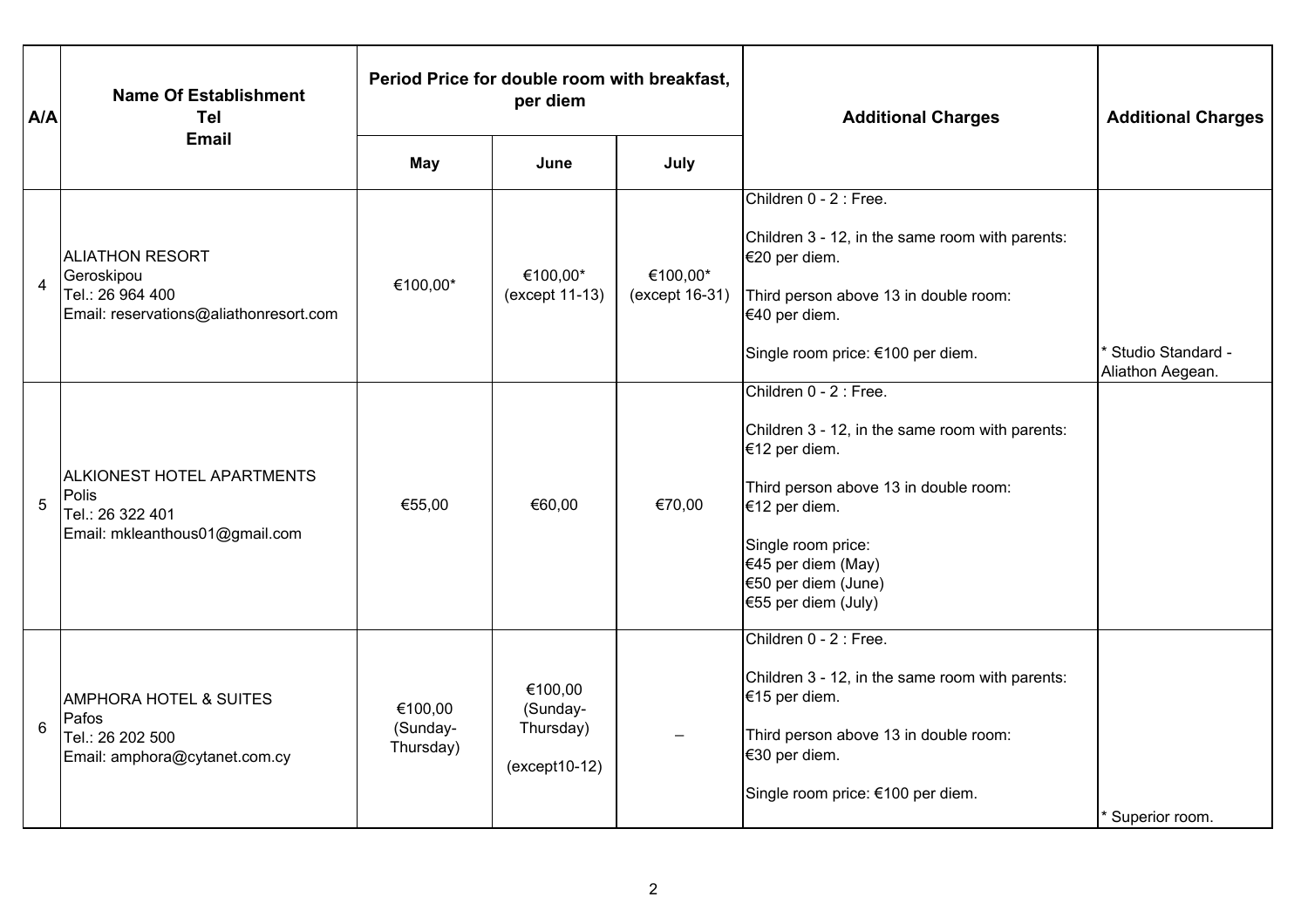| A/A            | <b>Name Of Establishment</b><br>Tel                                                                      | Period Price for double room with breakfast,<br>per diem |                            |          | <b>Additional Charges</b>                                                                                                                                                                                                 | <b>Additional Charges</b>                                                                  |
|----------------|----------------------------------------------------------------------------------------------------------|----------------------------------------------------------|----------------------------|----------|---------------------------------------------------------------------------------------------------------------------------------------------------------------------------------------------------------------------------|--------------------------------------------------------------------------------------------|
|                | <b>Email</b>                                                                                             | <b>May</b>                                               | June                       | July     |                                                                                                                                                                                                                           |                                                                                            |
| $\overline{7}$ | APHRODITE FAMILY ECO (CAMPING)<br>Neo Chorio<br>Tel.: 99 932 363<br>Email: aphrodite.camping@gmail.com   | €61,00*                                                  | €61,00*                    | €66,00*  | Children 0 - 2 : Free.<br>Children 3 - 12, in the same room with parents:<br>€10 per diem.<br>Third person above 13 in double room:<br>€12,50 per diem.<br>Single room price: N/A.                                        | * Wooden huts with 1<br>double bed and sea<br>view.                                        |
| 8              | <b>AQUAMARE BEACH HOTEL &amp; SPA</b><br>Geroskipou<br>Tel.: 26 966 000<br>Email: info@aquamarehotel.com | €80,00*                                                  | €100,00*                   | €100,00* | Children 0 - 2 : Free (up to one child).<br>Children 3 - 12, in the same room with parents:<br>Free (up to one child).<br>Third person above 13 in double room:<br>€30 per diem.<br>Single room price: Double Room Price. | <sup>*</sup> Standard inland view<br>room. Maximum 2<br>adults and 1 child or 3<br>adults. |
| $\mathbf{Q}$   | <b>ASCOS CORAL BEACH HOTEL</b><br>Pafos<br>Tel.: 26 621 801, 23 848 100<br>Email: ascos@tsokkos.com      | €100,00*                                                 | €100,00*<br>(except 11-13) | €100,00* | Children 0 - 2 : Free.<br>Children 3 - 12, in the same room with parents:<br>€10 per diem.<br>Third person above 13 in double room:<br>€30 per diem.<br>Single room price: €90 per diem.                                  | Double mountain view<br>room.                                                              |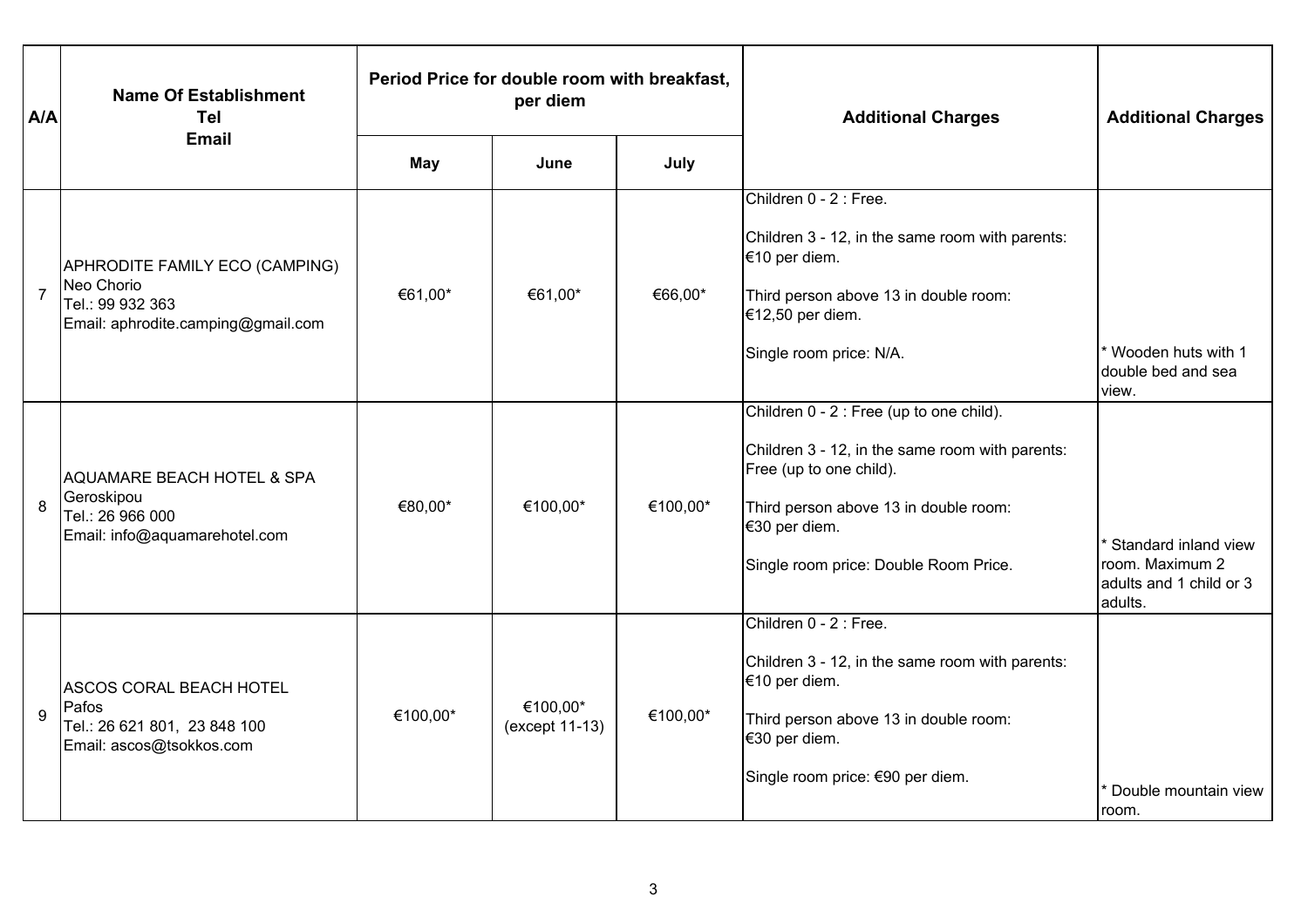| A/A | <b>Name Of Establishment</b><br>Tel                                                                         | Period Price for double room with breakfast,<br>per diem |                                                 |                            | <b>Additional Charges</b>                                                                                                                                                                                                                                                                                                         | <b>Additional Charges</b>     |
|-----|-------------------------------------------------------------------------------------------------------------|----------------------------------------------------------|-------------------------------------------------|----------------------------|-----------------------------------------------------------------------------------------------------------------------------------------------------------------------------------------------------------------------------------------------------------------------------------------------------------------------------------|-------------------------------|
|     | <b>Email</b>                                                                                                | <b>May</b>                                               | June                                            | July                       |                                                                                                                                                                                                                                                                                                                                   |                               |
| 10  | <b>AVLIDA HOTEL</b><br>Pafos<br>Tel.: 26 942 240<br>Email: online@avlidahotel.com                           | €85,00*                                                  | €90,00*                                         | €90,00*                    | Children 0 - 2 : Free.<br>Children 3 - 12, in the same room with parents:<br>1st child: Free<br>2nd child: €15 per diem<br>Third person above 13 in double room:<br>€20 per diem.<br>Single room price: €85 per diem.<br>Children 0 - 2 : Free.                                                                                   | Standard inland view<br>room. |
| 11  | <b>AZIA RESORT &amp; SPA HOTEL</b><br>Chloraka<br>Tel.: 26 845 100, 26 845 103<br>Email: res@aziaresort.com | €100,00*<br>(except 25-31)                               | €100,00*<br>$(except 01-04)$<br>and<br>$11-13)$ | €100,00*<br>(except 07-31) | Children 3 - 12, in the same room with parents:<br>€10 per diem<br>Third person above 13 in double room:<br>€21 per diem.<br>Single room price: €100 per diem.                                                                                                                                                                    | Mountain view room.           |
| 12  | <b>BASILICA HOLIDAY RESORT</b><br>Pafos<br>Tel.: 26 882 000<br>Email: reservations@vestaholidays.com        | €75,00*                                                  | €75,00*                                         | €90,00*                    | Children 0 - 2 : Free.<br>Children 3 - 12, in the same room with parents:<br>$€18,75$ per diem (May and June)<br>$€22,50$ per diem (July)<br>Third person above 13 in double room:<br>$€26,25$ per diem (May and June)<br>€31,50 per diem (July)<br>Single room price:<br>$€57,50$ per diem (May and June)<br>€65 per diem (July) | Studio.                       |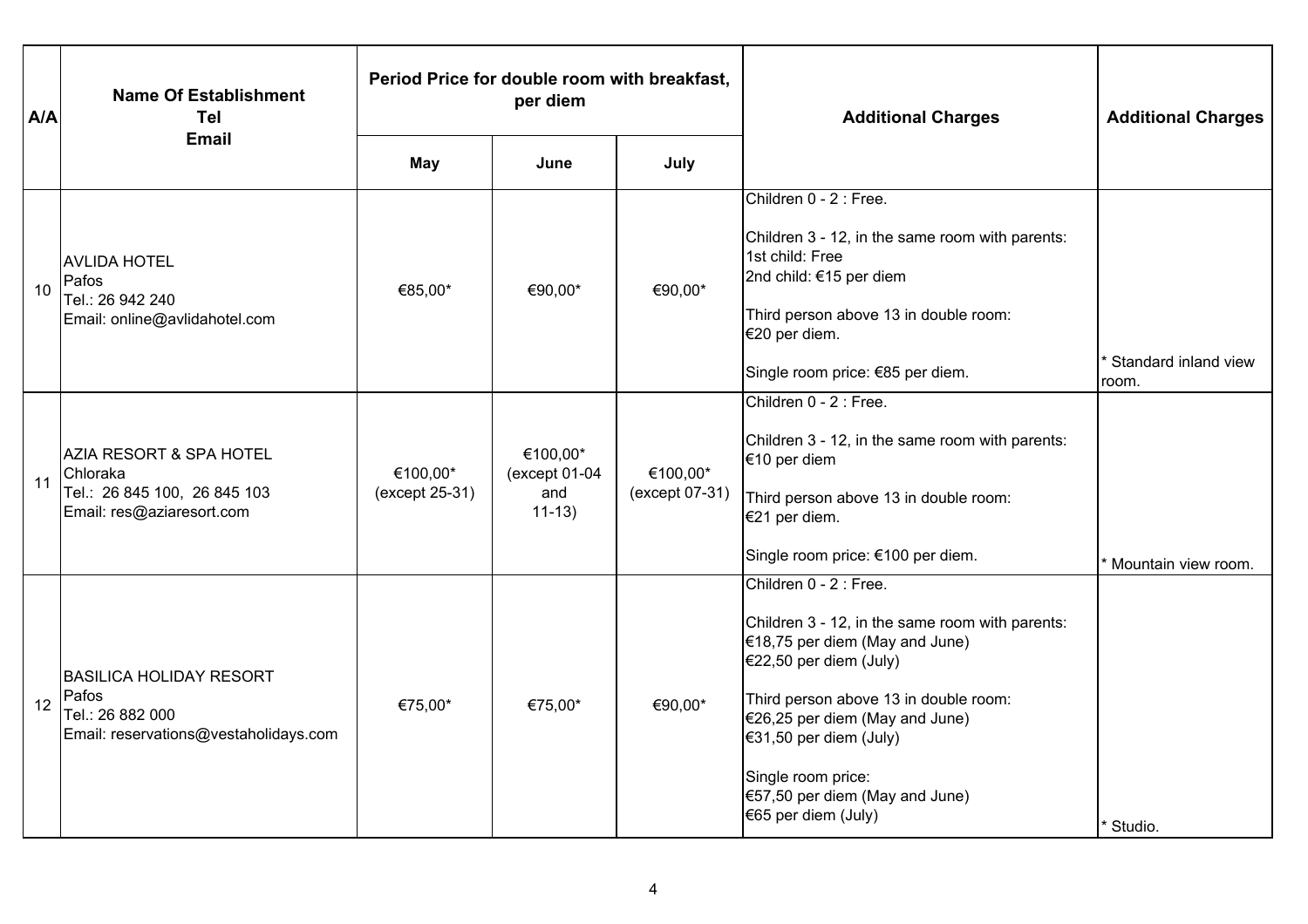| A/A | <b>Name Of Establishment</b><br><b>Tel</b>                                                        | Period Price for double room with breakfast,<br>per diem |                                                      |          | <b>Additional Charges</b>                                                                                                                                                                             | <b>Additional Charges</b> |
|-----|---------------------------------------------------------------------------------------------------|----------------------------------------------------------|------------------------------------------------------|----------|-------------------------------------------------------------------------------------------------------------------------------------------------------------------------------------------------------|---------------------------|
|     | <b>Email</b>                                                                                      | <b>May</b>                                               | June                                                 | July     |                                                                                                                                                                                                       |                           |
| 13  | C & A HOTEL APARTMENTS<br>Polis<br>Tel.: 26 321 881, 99 498 515<br>Email: info@ca-hotel-apts.com  | €80,00*                                                  | €80,00*                                              | €80,00*  | Children 0 - 2 : Free.<br>Children 3 - 12, in the same room with parents:<br>€15 per diem.<br>Third person above 13 in double room:<br>€20 per diem.<br>Single room price: €80 per diem.              | Studio.                   |
| 14  | CAPITAL COAST RESORT & SPA<br>Pafos<br>Tel.: 26 201 000<br>Email: capitaladmin@cytanet.com.cy     | €100,00<br>(Sunday-<br>Thursday)                         | €100,00<br>(Sunday-<br>Thursday)<br>$(except 10-12)$ |          | Children 0 - 2 : Free.<br>Children 3 - 12, in the same room with parents:<br>€10 per diem.<br>Third person above 13 in double room:<br>€30 per diem.<br>Single room price: Same as double room price. | Superior room.            |
| 15  | <b>CORALBEACH HOTEL &amp; RESORT</b><br>Peyia<br>Tel.: 26 881 000<br>Email: coralres@coral.com.cy | €100,00*                                                 | €100,00*                                             | €100,00* | Children 0 - 2 : Free.<br>Children 3 - 12, in the same room with parents:<br>€25 per diem (1 παιδί).<br>Third person above 13 in double room:<br>€50 per diem.<br>Single room price: €100 per diem.   | Mountain view rooms.      |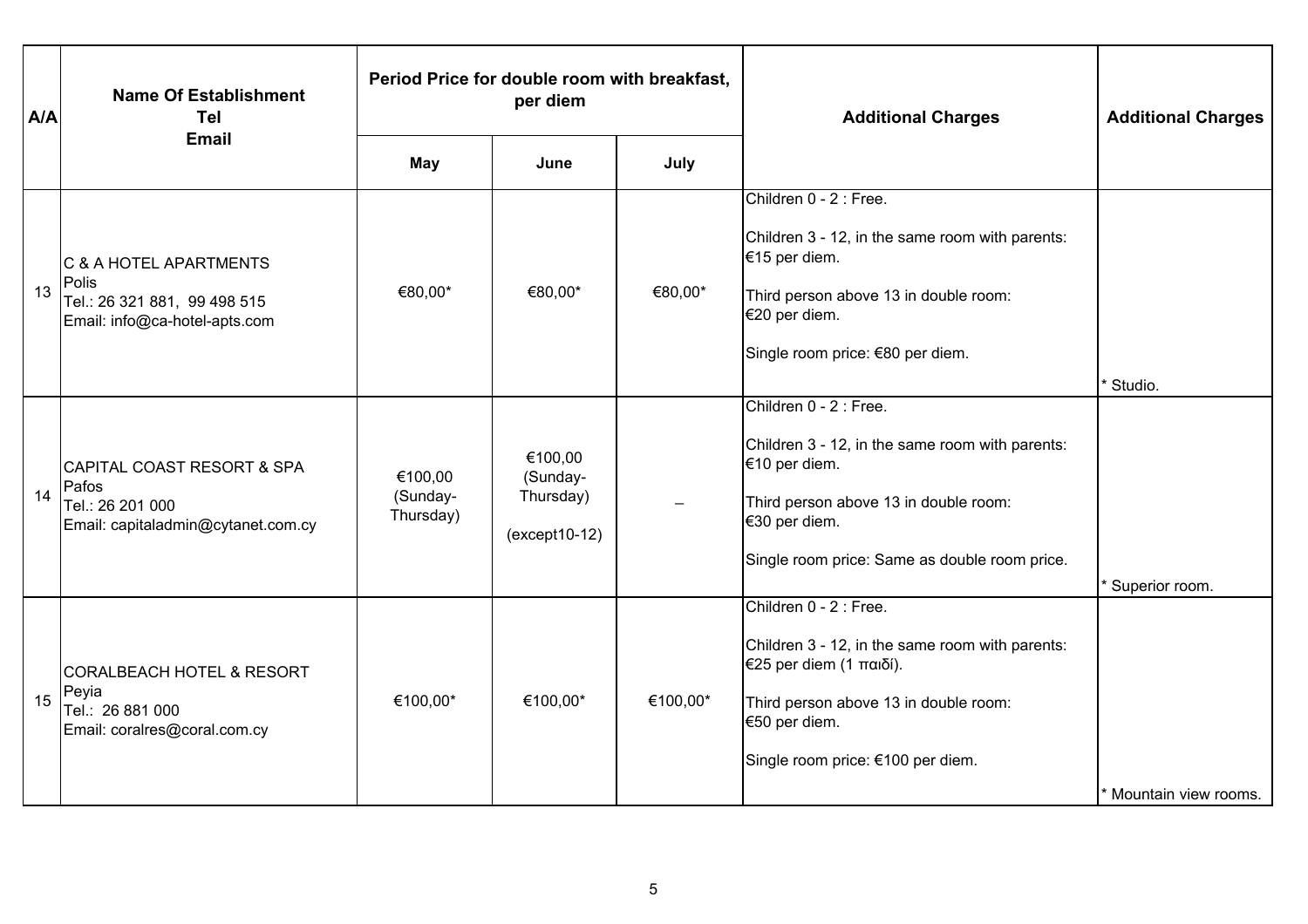| A/A | <b>Name Of Establishment</b><br>Tel                                                                               | Period Price for double room with breakfast,<br>per diem |         |          | <b>Additional Charges</b>                                                                                                                                                                                                                      | <b>Additional Charges</b>     |
|-----|-------------------------------------------------------------------------------------------------------------------|----------------------------------------------------------|---------|----------|------------------------------------------------------------------------------------------------------------------------------------------------------------------------------------------------------------------------------------------------|-------------------------------|
|     | <b>Email</b>                                                                                                      | <b>May</b>                                               | June    | July     |                                                                                                                                                                                                                                                |                               |
|     | <b>CORALLIA BEACH HOTEL</b><br>APARTMENTS<br>16 Pafos<br>Tel.: 99 407 910<br>Email: corallia.beach@cytanet.com.cy | €60,00                                                   | €70,00  | €80,00   | Children 0 - 2 : Free.<br>Children 3 - 12, in the same room with parents:<br>€10 per diem.<br>Third person above 13 in double room:<br>€15 per diem.<br>Single room price:<br>€60 per diem (May)<br>€70 per diem (June)<br>€80 per diem (July) |                               |
| 17  | CYNTHIANA BEACH HOTEL<br>Pafos<br>Tel.: 26 933 900<br>Email: reservations@cynthianahotel.com                      | €80,00*                                                  | €90,00* | €100,00* | Children 0 - 2 : Free.<br>Children 3 - 12, in the same room with parents:<br>€20 per diem (maximum 2 kids).<br>Third person above 13 in double room:<br>€40 per diem.<br>Single room price: €100 per diem.                                     | Garden view room.             |
| 18  | <b>DIONYSOS CENTRAL HOTEL</b><br>Pafos<br>Tel.: 26 933 414<br>Email:<br>reservations@dionysoshotelpaphos.com      | €75,00*                                                  | €80,00* | €85,00*  | Children 0 - 2 : Free.<br>Children 3 - 12, in the same room with parents:<br>€15 per diem.<br>Third person above 13 in double room:<br>€25 per diem.<br>Single room price:<br>€68 per diem (May)<br>€72 per diem (June)<br>€77 per diem (July) | Standard inland view<br>room. |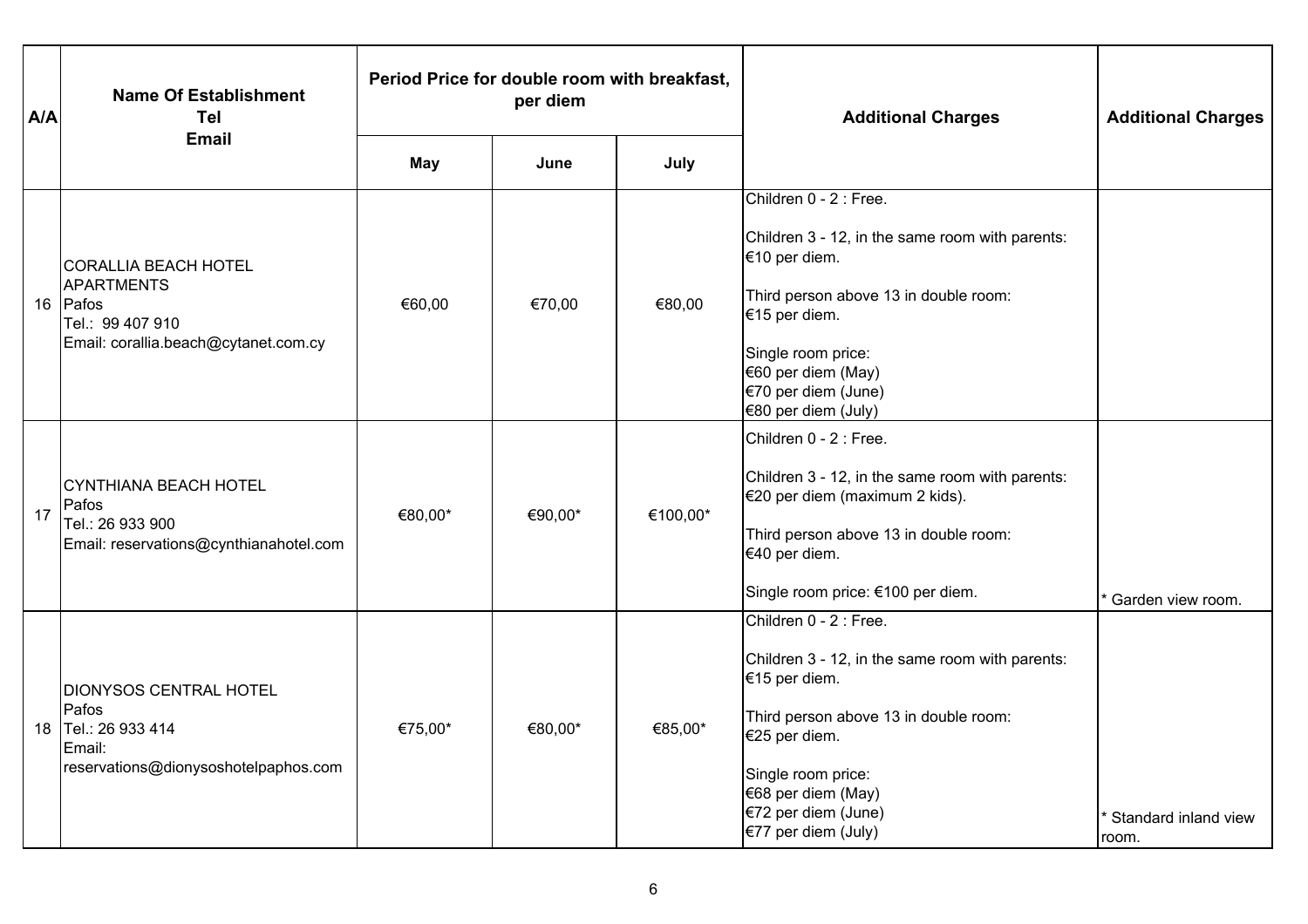| A/A | <b>Name Of Establishment</b><br>Tel                                                                   | Period Price for double room with breakfast,<br>per diem       |                                                                    |         | <b>Additional Charges</b>                                                                                                                                                                                                                                                                                                                                                                                                                                                | <b>Additional Charges</b>    |
|-----|-------------------------------------------------------------------------------------------------------|----------------------------------------------------------------|--------------------------------------------------------------------|---------|--------------------------------------------------------------------------------------------------------------------------------------------------------------------------------------------------------------------------------------------------------------------------------------------------------------------------------------------------------------------------------------------------------------------------------------------------------------------------|------------------------------|
|     | <b>Email</b>                                                                                          | <b>May</b>                                                     | June                                                               | July    |                                                                                                                                                                                                                                                                                                                                                                                                                                                                          |                              |
| 19  | IDEMETRIOU PARADISOS HILLS HOTEL<br>Lysos<br>Tel.: 99 486 291<br>Email: info@paradisoshills.com       | €100,00                                                        | €100,00                                                            | €100,00 | Children 0 - 2 : Free.<br>Children 3 - 12, in the same room with parents:<br>€20 per diem.<br>Third person above 13 in double room:<br>€20 per diem.<br>Single room price: €80 per diem.                                                                                                                                                                                                                                                                                 |                              |
| 20  | <b>DROUSHIA HEIGHTS HOTEL</b><br>Droushia<br>Tel.: 26 332 200<br>Email: info@droushiaheightshotel.com | €60,00<br>(Sunday-<br>Thursday)<br>€80,00<br>(Friday-Saturday) | €60,00<br>(Sunday-<br>Thursday)<br>€80,00<br>(Friday-<br>Saturday) | €100,00 | Children 0 - 2 : Free.<br>Children 3 - 12, in the same room with parents:<br>Sunday- Thursday: €15 (05-06/2022), €25 (07/22)<br>Friday-Saturday: €20 (05-06/2022), €25 (07/2022)<br>Third person above 13 in double room:<br>Sunday- Thursday: €22,50 (05-06/2022), €27,50 (07/22)<br>Friday-Saturday: €30 (05-06/2022), €37,50 (07/2022)<br>Single room price:<br>Sunday- Thursday: €50 (05-06/2022), €90 (07/2022)<br>Friday-Saturday: €70 (05-06/2022), €90 (07/2022) | Double village view<br>room. |
| 21  | <b>FITOS INN</b><br>Geroskipou<br>Tel.: 26 965 666<br>Email: fitos@fitosinn.com.cy                    | €70,00                                                         | €75,00                                                             | €85,00  | Children 0 - 2 : Free.<br>Children 3 - 12, in the same room with parents:<br>€8 per diem.<br>Third person above 13 in double room:<br>€12 per diem.<br>Single room price: €60 per diem.                                                                                                                                                                                                                                                                                  |                              |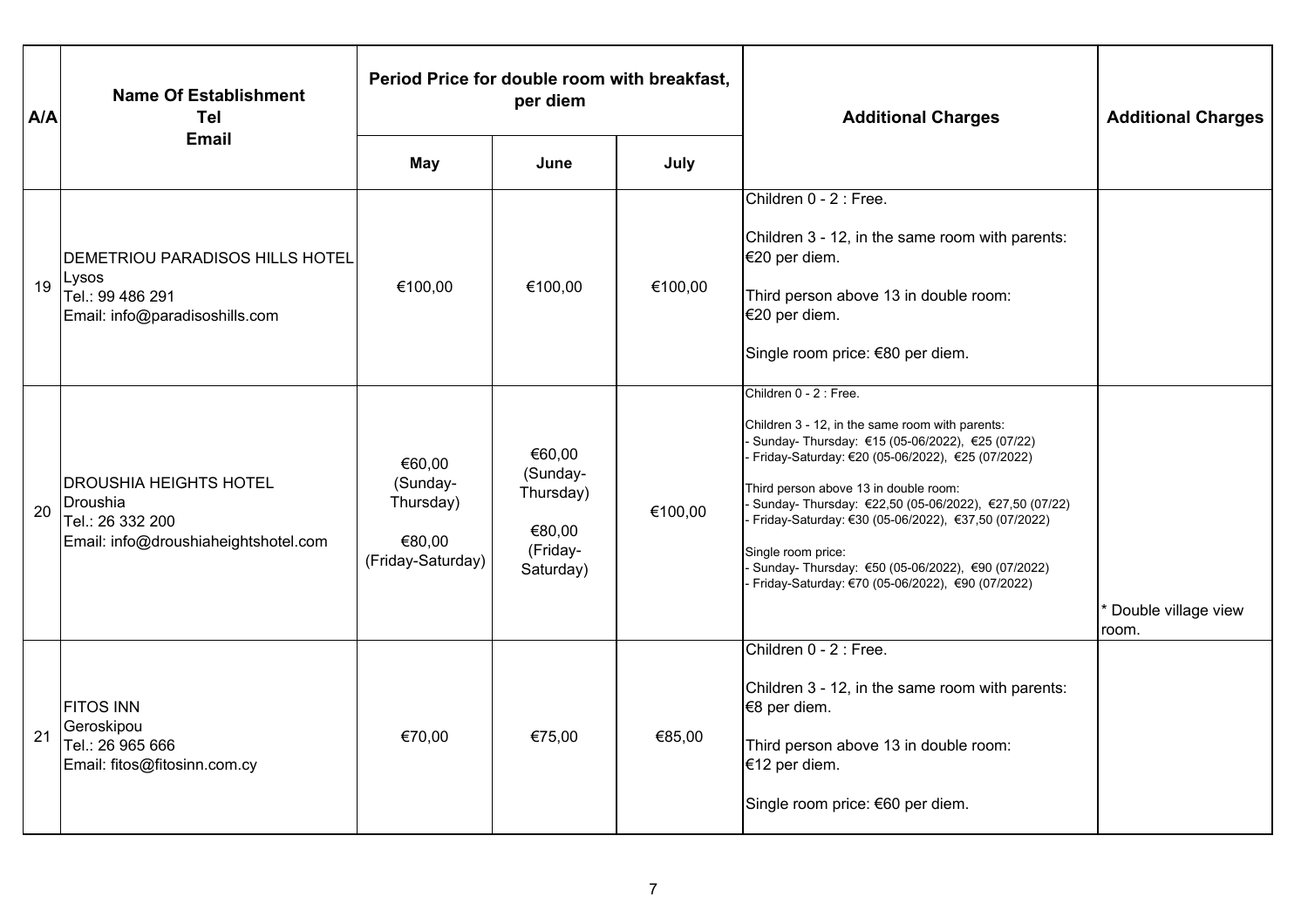| A/A | <b>Name Of Establishment</b><br><b>Tel</b>                                                                                                   | Period Price for double room with breakfast,<br>per diem |                           |         | <b>Additional Charges</b>                                                                                                                                                                                                                      | <b>Additional Charges</b>                    |
|-----|----------------------------------------------------------------------------------------------------------------------------------------------|----------------------------------------------------------|---------------------------|---------|------------------------------------------------------------------------------------------------------------------------------------------------------------------------------------------------------------------------------------------------|----------------------------------------------|
|     | <b>Email</b>                                                                                                                                 | <b>May</b>                                               | June                      | July    |                                                                                                                                                                                                                                                |                                              |
| 22  | <b>HELIOS BAY HOTEL APARTMENTS</b><br>Chloraka<br>Tel.: 26 935 556<br>Email: info@heliosbayhotel.com                                         | €70,00*                                                  | €80,00*<br>(except 10-12) | €95,00* | Children 0 - 2 : Free.<br>Children 3 - 12, in the same room with parents:<br>€15 per diem.<br>Third person above 13 in double room:<br>€25 per diem.<br>Single room price:<br>€60 per diem (May)<br>€70 per diem (June)<br>€85 per diem (July) | Standard room.                               |
| 23  | KAIZER AGROTOURISM<br>(Traditional House/Apts)<br>(adults only)<br>Amargeti<br>Tel.: 99 011 169, 99 660 539<br>Email: kaizerp@cytanet.com.cy | €100,00                                                  | €100,00                   | €100,00 | Children 0 - 2 : N/A.<br>Children 3 - 12, in the same room with parents:<br>N/A.<br>Third person above 13 in double room:<br>N/A.<br>Single room price: €100 per diem.                                                                         |                                              |
| 24  | KEFALONITIS HOTEL APARTMENTS<br>Pafos<br>Tel.: 26 945 866<br>Email: kefalonitis@cytanet.com.cy                                               | €70,00*                                                  | €80,00*                   | €90,00* | Children 0 - 2 : Free.<br>Children 3 - 12, in the same room with parents:<br>€15 per diem.<br>Third person above 13 in double room:<br>€25 per diem.<br>Single room price: €80 per diem.                                                       | Standard studio and<br>Standard one bedroom. |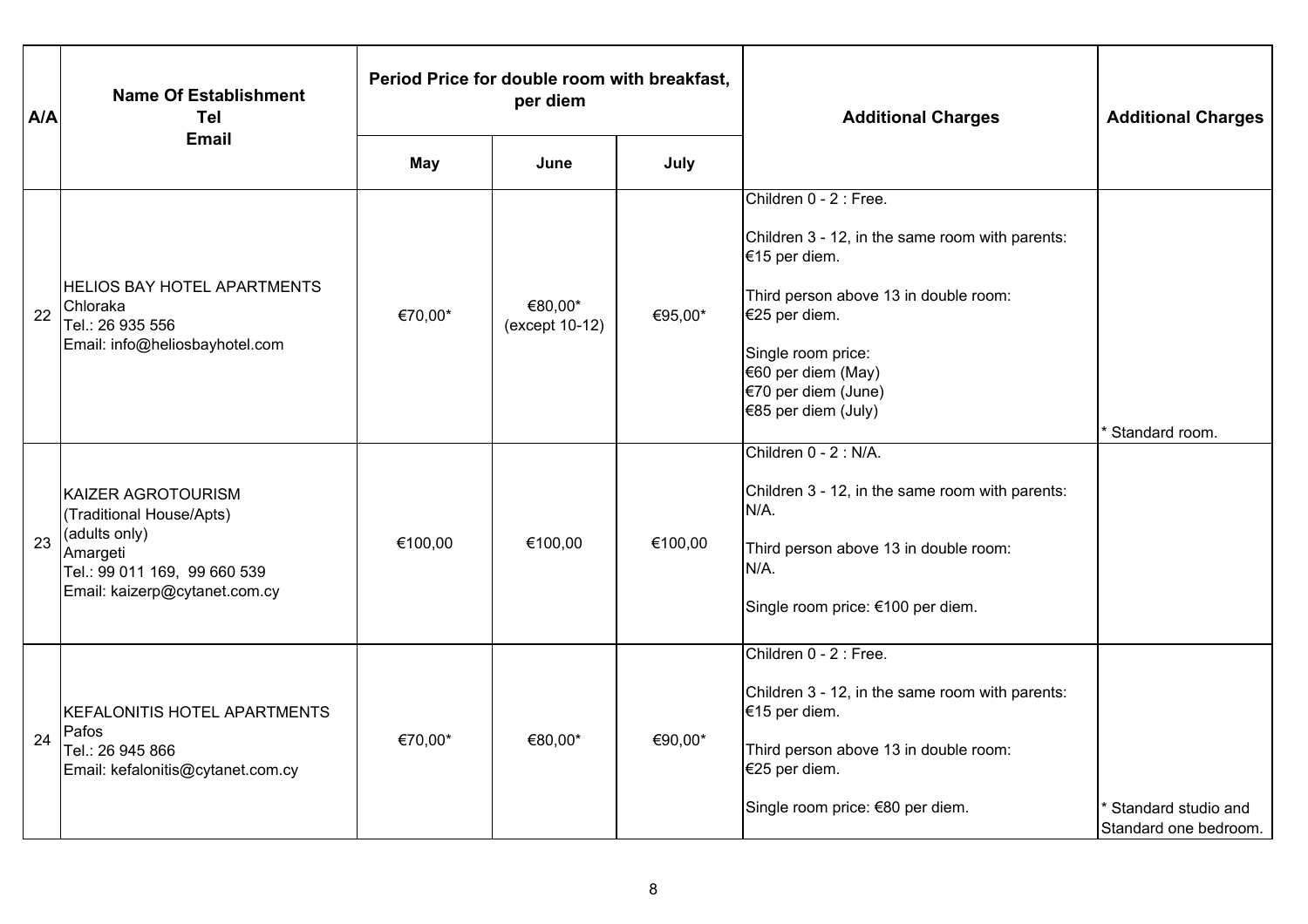| A/A | <b>Name Of Establishment</b><br>Tel                                                             | Period Price for double room with breakfast,<br>per diem |                            |          | <b>Additional Charges</b>                                                                                                                                                                                                                      | <b>Additional Charges</b>            |
|-----|-------------------------------------------------------------------------------------------------|----------------------------------------------------------|----------------------------|----------|------------------------------------------------------------------------------------------------------------------------------------------------------------------------------------------------------------------------------------------------|--------------------------------------|
|     | <b>Email</b>                                                                                    | May                                                      | June                       | July     |                                                                                                                                                                                                                                                |                                      |
| 25  | KEFALOS BEACH TOURIST VILLAGE<br>Pafos<br>Tel.: 26 934 000<br>Email: bookings@kefalos.com.cy    | €75,00*                                                  | €80,00*                    | €100,00* | Children 0 - 2 : Free.<br>Children 3 - 12, in the same room with parents:<br>€10 per diem<br>Third person above 13 in double room:<br>€20 per diem.<br>Single room price:<br>€75 per diem (May)<br>€80 per diem (June)<br>€100 per diem (July) | Standard studio inland<br>view room. |
|     | KEFALOS DAMON HOTEL<br>APARTMENTS<br>26 Pafos<br>Tel.: 26 949 300<br>Email: damon@damon.com.cy  | €65,00                                                   | €70,00                     | €80,00   | Children 0 - 2 : Free.<br>Children 3 - 12, in the same room with parents:<br>€10 per diem<br>Third person above 13 in double room:<br>€20 per diem.<br>Single room price:<br>€65 per diem (May)<br>€70 per diem (June)<br>€80 per diem (July)  |                                      |
| 27  | KING EVELTHON HOTEL & RESORT<br>Chloraka<br>Tel.: 26 930 100<br>Email: reservations@tsokkos.com | €100,00*                                                 | €100,00*<br>(except 11-13) | €100,00* | Children 0 - 2 : Free.<br>Children 3 - 12, in the same room with parents:<br>€20 per diem.<br>Third person above 13 in double room:<br>€35 per diem.<br>Single room price: €100 per diem.                                                      | Double mountain view<br>room.        |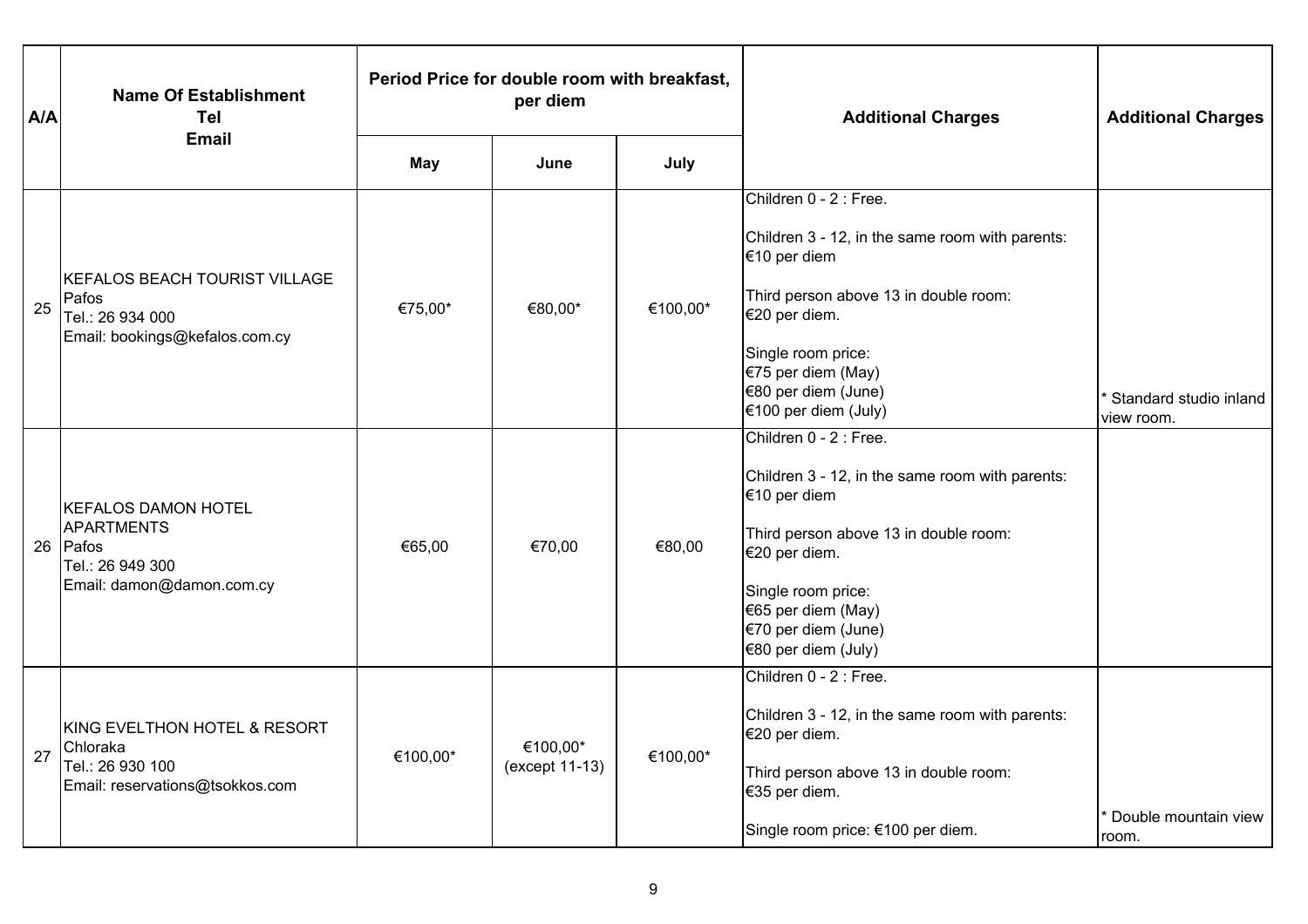| A/A | <b>Name Of Establishment</b><br><b>Tel</b>                                                                | Period Price for double room with breakfast,<br>per diem                                                                                                 |                                                                                                                                                                   |         | <b>Additional Charges</b>                                                                                                                                                                                                                                                                                                                   | <b>Additional Charges</b>                               |
|-----|-----------------------------------------------------------------------------------------------------------|----------------------------------------------------------------------------------------------------------------------------------------------------------|-------------------------------------------------------------------------------------------------------------------------------------------------------------------|---------|---------------------------------------------------------------------------------------------------------------------------------------------------------------------------------------------------------------------------------------------------------------------------------------------------------------------------------------------|---------------------------------------------------------|
|     | <b>Email</b>                                                                                              | <b>May</b>                                                                                                                                               | June                                                                                                                                                              | July    |                                                                                                                                                                                                                                                                                                                                             |                                                         |
| 28  | <b>KISSOS HOTEL</b><br>Pafos<br>Tel.: 26 936 111<br>Email: kissos@kissos.com.cy                           | €70,00*                                                                                                                                                  | €80,00*                                                                                                                                                           | €90,00* | Children 0 - 2 : Free.<br>Children 3 - 12, in the same room with parents:<br>1st child: €5 per diem<br>2nd child: €17,50 (May), €20 (June), €22,50 (July)<br>Third person above 13 in double room:<br>€30 per diem.<br>Single room price:<br>€53 per diem (May)<br>€58 per diem (June)<br>€63 per diem (July)                               | Standard pool view<br>room.                             |
| 29  | <b>LATCHI FAMILY RESORT</b><br>Latsi<br>Tel.: 26 962 040<br>Email:<br>reservations@latchifamilyresort.com | €60,00*<br>(Sunday-<br>Thursday)<br>€70,00*<br>(Friday-Saturday)<br>€75,00**<br>(Sunday-<br>Thursday)<br>€85,00**<br>(Friday-Saturday)<br>(except 01-03) | €65,00*<br>(Sunday-<br>Thursday)<br>€75,00*<br>(Friday-<br>Saturday)<br>€85,00**<br>(Sunday-<br>Thursday)<br>€100,00**<br>(Friday-<br>Saturday)<br>(except 10-12) |         | Children 0 - 2 : Free.<br>Children 3 - 12, in the same room with parents:<br>Free.<br>Third person above 13 in double room:<br>€30 per diem.<br>Single room price:<br>€55 per diem (Sunday- Thursday) - May*<br>€65 per diem (Friday-Saturday) - May*<br>€60 per diem (Sunday- Thursday) - June*<br>(€70 per diem (Friday-Saturday) - June* | Mountain view room.<br>** Family mountain view<br>room. |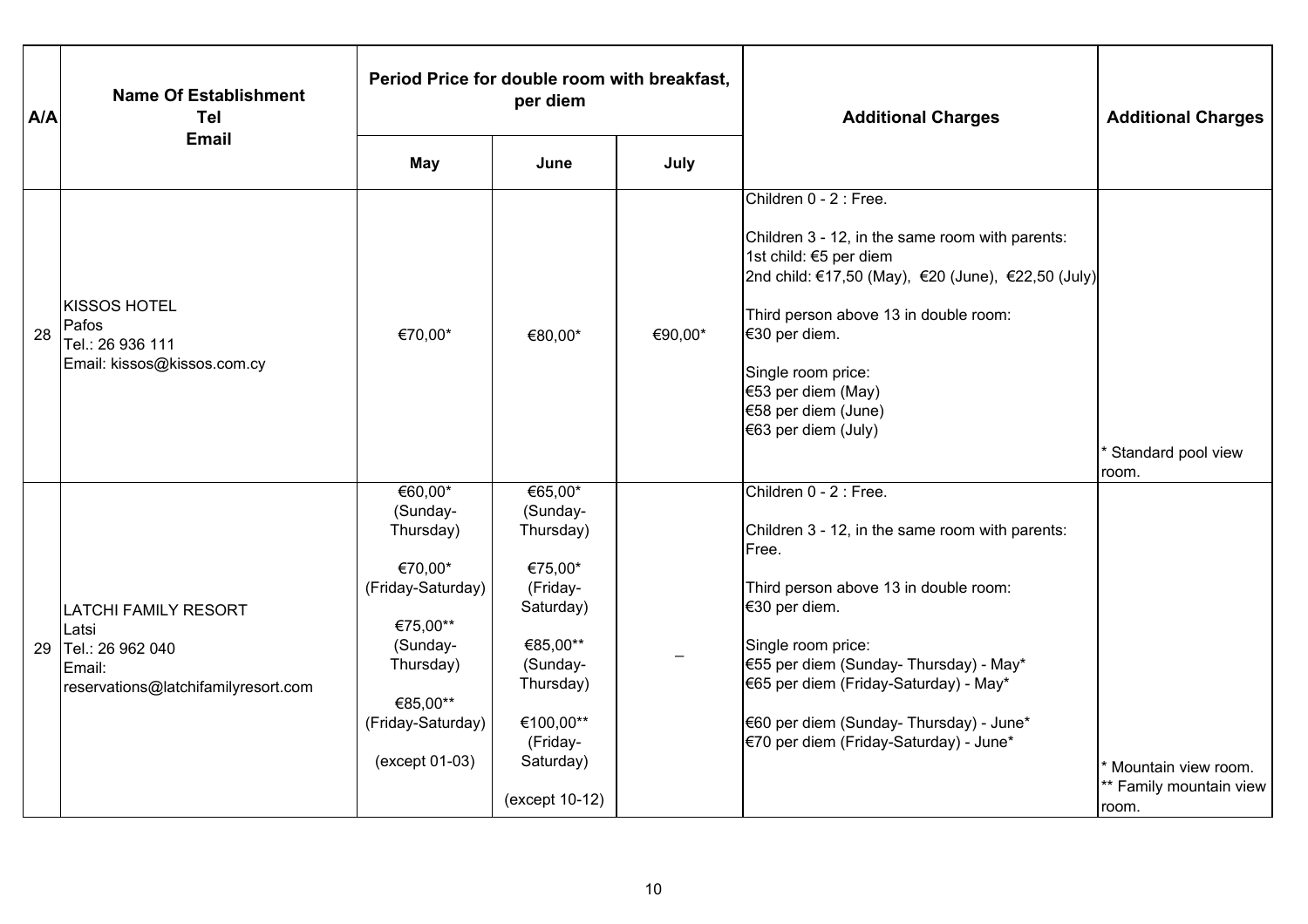| A/A | <b>Name Of Establishment</b><br>Tel                                                                               | Period Price for double room with breakfast,<br>per diem |                     |                     | <b>Additional Charges</b>                                                                                                                                                                                                                                                                                                   | <b>Additional Charges</b>  |
|-----|-------------------------------------------------------------------------------------------------------------------|----------------------------------------------------------|---------------------|---------------------|-----------------------------------------------------------------------------------------------------------------------------------------------------------------------------------------------------------------------------------------------------------------------------------------------------------------------------|----------------------------|
|     | <b>Email</b>                                                                                                      | <b>May</b>                                               | June                | July                |                                                                                                                                                                                                                                                                                                                             |                            |
| 30  | LEPTOS PAPHOS GARDENS HOTEL<br>Pafos<br>Tel.: 26 882 000<br>Email: reservations@vestaholidays.com                 | €75,00*                                                  | €75,00*             | €90,00*             | Children 0 - 2 : Free.<br>Children 3 - 12, in the same room with parents:<br>€18,75 per diem (May and June)<br>€22,50 per diem (July)<br>Third person above 13 in double room:<br>$€26,25$ per diem (May and June)<br>€31,50 per diem (July)<br>Single room price:<br>€57,50 per diem (May and June)<br>€65 per diem (July) | Hotel room.                |
| 31  | <b>MARIELA HOTEL APARTMENTS</b><br>Polis<br>Tel.: 26 322 310<br>Email: mariela@cytanet.com.cy                     | €65,00                                                   | €75,00              | €80,00              | Children 0 - 2 : Free.<br>Children 3 - 12, in the same room with parents:<br>Free.<br>Third person above 13 in double room:<br>Free.<br>Single room price: €60 per diem.                                                                                                                                                    |                            |
|     | <b>MARMARAS</b><br>(Traditional House/Apts)<br>32 Lysos<br>Tel.: 26 221 216<br>Email: marmaras@marmaras-lysos.com | €85,00*<br>€80,00**                                      | €85,00*<br>€80,00** | €85,00*<br>€80,00** | Children 0 - 2 : Free.<br>Children 3 - 12, in the same room with parents:<br>€10 per diem.<br>Third person above 13 in double room:<br>€10 per diem.<br>Single room price: €70 per diem.                                                                                                                                    | Family studio<br>** Studio |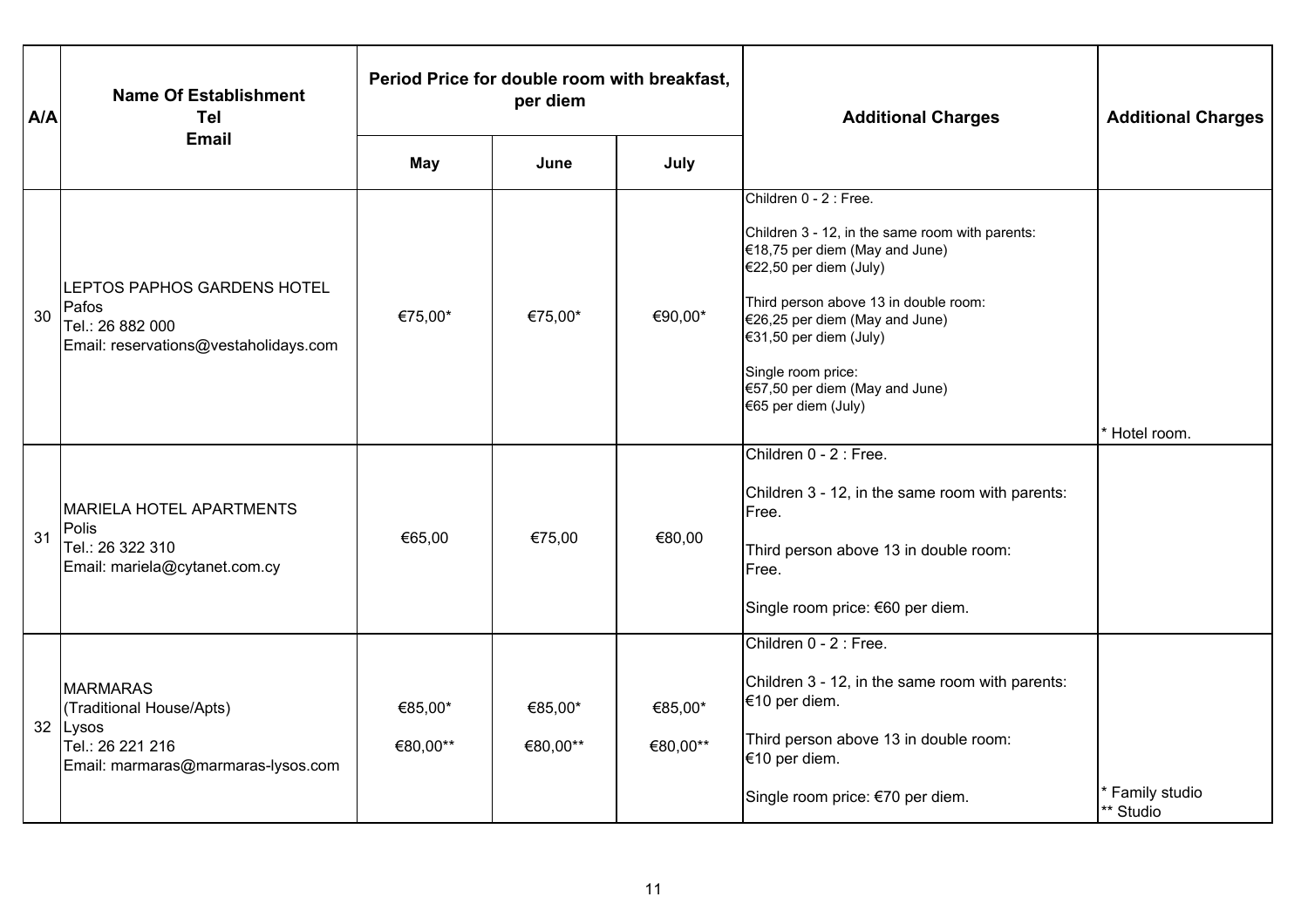| A/A | <b>Name Of Establishment</b><br>Tel                                                                                                      | Period Price for double room with breakfast,<br>per diem |          |         | <b>Additional Charges</b>                                                                                                                                                                                                                                                       | <b>Additional Charges</b>           |
|-----|------------------------------------------------------------------------------------------------------------------------------------------|----------------------------------------------------------|----------|---------|---------------------------------------------------------------------------------------------------------------------------------------------------------------------------------------------------------------------------------------------------------------------------------|-------------------------------------|
|     | <b>Email</b>                                                                                                                             | <b>May</b>                                               | June     | July    |                                                                                                                                                                                                                                                                                 |                                     |
| 33  | <b>MAYFAIR HOTEL</b><br>Pafos<br>Tel.: 26 948 000<br>Email: fomanager@mayfair.com.cy                                                     | €86,00*                                                  | €100,00* |         | Children 0 - 2 : Free.<br>Children 3 - 12, in the same room with parents:<br>€20 per diem (May)<br>€25 per diem (June)<br>Third person above 13 in double room:<br>€30 per diem (May)<br>€35 per diem (June)<br>Single room price:<br>€68 per diem (May)<br>€80 per diem (June) | Double inland view<br>room.         |
| 34  | <b>ODYSSEAS &amp; ELENI HOTEL</b><br>APARTMENTS<br>Polis<br>Tel.: 26 321 172, 99 519 315<br>Email: odysseaseleni-<br>apts@cytanet.com.cy | €75,00*                                                  | €75,00*  | €75,00* | Children 0 - 2 :<br>1st child: Free.<br>2ο παιδί: €15 per diem.<br>Children 3 - 12, in the same room with parents:<br>€15 per diem.<br>Third person above 13 in double room:<br>€15 per diem.<br>Single room price: €70 per diem.                                               | One bedroom pool<br>view apartment. |
| 35  | <b>PALATES HOTEL</b><br>Droushia<br>Tel.: 26 332 083, 99 699 182, 99 374 165<br>Email: info@droushiahotelpalates.com                     | €70,00                                                   | €75,00   | €85,00  | Children 0 - 2 : Free.<br>Children 3 - 12, in the same room with parents:<br>€16 per diem.<br>Third person above 13 in double room:<br>€22 per diem.<br>Single room price:<br>€55 per diem (May)<br>€65 per diem (June)<br>€75 per diem (July)                                  |                                     |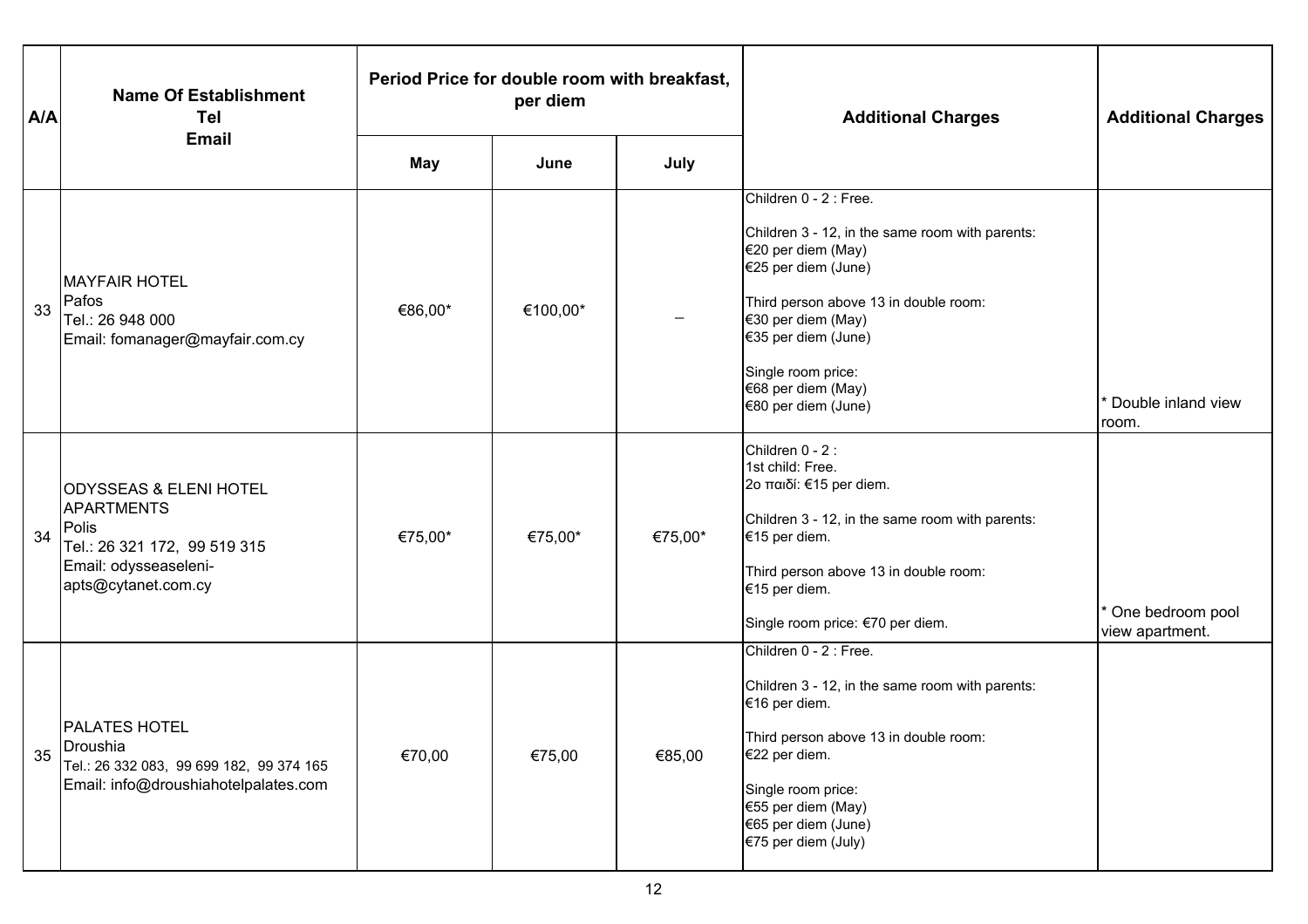| A/A | <b>Name Of Establishment</b><br>Tel<br><b>Email</b>                                               | Period Price for double room with breakfast,<br>per diem |                                                                         |         | <b>Additional Charges</b>                                                                                                                                                                                                                                                                                                                                                            | <b>Additional Charges</b> |
|-----|---------------------------------------------------------------------------------------------------|----------------------------------------------------------|-------------------------------------------------------------------------|---------|--------------------------------------------------------------------------------------------------------------------------------------------------------------------------------------------------------------------------------------------------------------------------------------------------------------------------------------------------------------------------------------|---------------------------|
|     |                                                                                                   | <b>May</b>                                               | June                                                                    | July    |                                                                                                                                                                                                                                                                                                                                                                                      |                           |
| 36  | <b>PANDREAM HOTEL APARTMENTS</b><br>Pafos<br>Tel.: 26 964 888<br>Email: reservations@pandream.com | €60,00*                                                  | €70,00*                                                                 | €80,00* | Children 0 - 2 : Free.<br>Children 3 - 12, in the same room with parents:<br>€10 per diem.<br>Third person above 13 in double room:<br>€15 per diem.<br>Single room price: Same as double room price.                                                                                                                                                                                | Deluxe studio.            |
| 37  | <b>QUEEN'S BAY HOTEL</b><br>Kissonerga<br>Tel.: 26 946 600<br>Email: queens@logos.cy.net          | €75,00*                                                  | €85,00*<br>(from 01-09<br>and<br>from 13-30)<br>€95,00*<br>(from 10-12) | €95,00* | Children 0 - 2 : Free.<br>Children 3 - 12, in the same room with parents:<br>€20 per diem.<br>Third person above 13 in double room:<br>€25 per diem.<br>Single room price:<br>€60 per diem (May)<br>€70 per diem (01-09 & 13-30/06) and €80 (10-12/06)<br>€80 per diem (July)                                                                                                        | Mountain view room.       |
| 38  | <b>ROMAN HOTEL</b><br>Pafos<br>Tel.: 26 945 411<br>Email: info@romanhotel.com.cy                  | €74,00                                                   | €77,00                                                                  | €86,00  | Children 0 - 2 : Free.<br>Children 3 - 12, in the same room with parents:<br>€18,50 per diem (May)<br>€19,25 per diem (June)<br>$€21,50$ per diem (July)<br>Third person above 13 in double room:<br>$€27,75$ per diem (May)<br>[€28,86 per diem (June)<br>€32,25 per diem (July)<br>Single room price:<br>€59,20 per diem (May)<br>€61,60 per diem (June)<br>€68,80 per diem (July) |                           |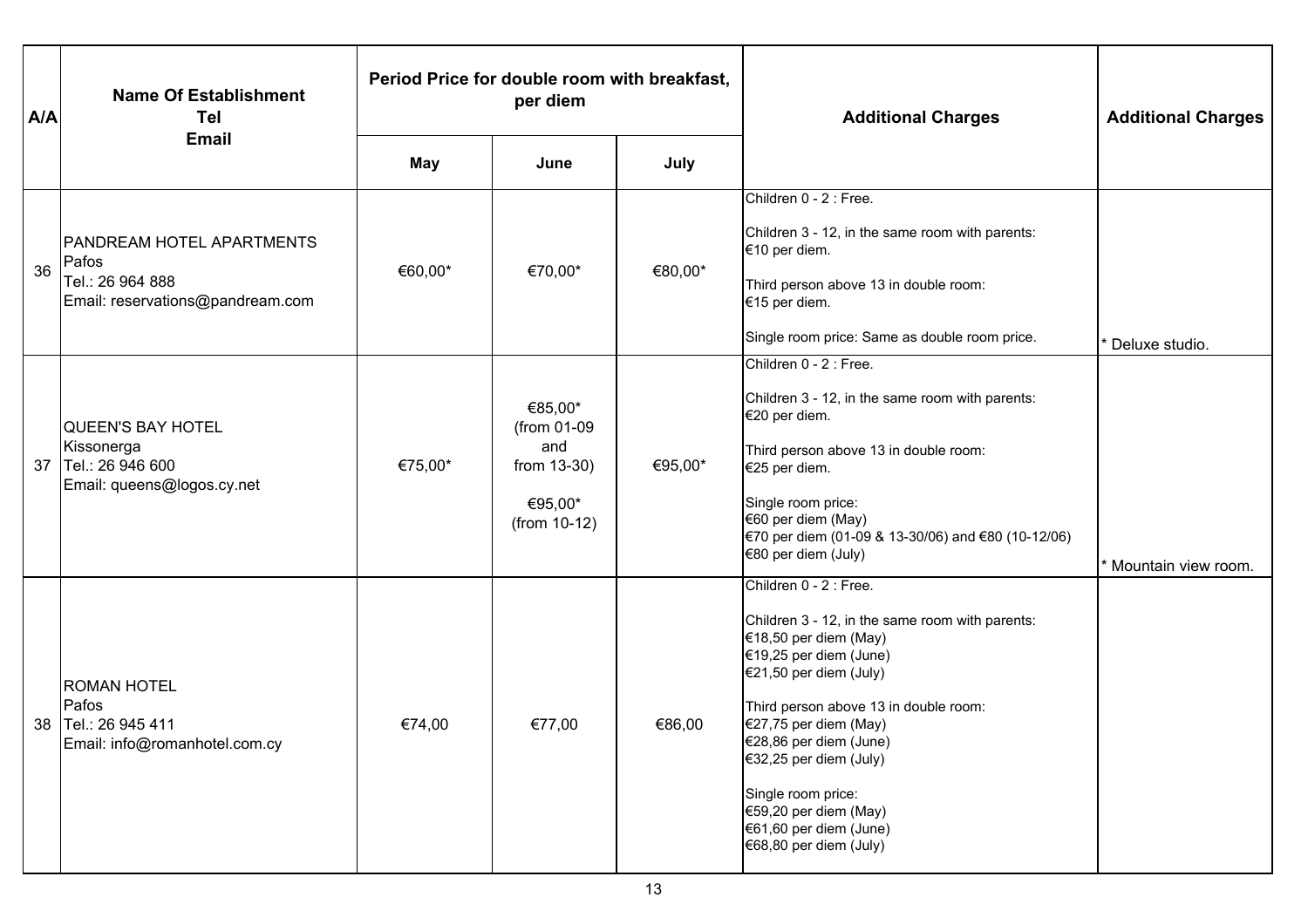| A/A | <b>Name Of Establishment</b><br><b>Tel</b><br><b>Email</b>                                                                   | Period Price for double room with breakfast,<br>per diem |                                               |                                               | <b>Additional Charges</b>                                                                                                                                                                                    | <b>Additional Charges</b>                               |
|-----|------------------------------------------------------------------------------------------------------------------------------|----------------------------------------------------------|-----------------------------------------------|-----------------------------------------------|--------------------------------------------------------------------------------------------------------------------------------------------------------------------------------------------------------------|---------------------------------------------------------|
|     |                                                                                                                              | May                                                      | June                                          | July                                          |                                                                                                                                                                                                              |                                                         |
| 39  | ST. GEORGE HOTEL SPA & BEACH<br><b>RESORT</b><br>Chloraka<br>Tel.: 26 845 000<br>Email: accounts@stgeorge-hotel.com          | €100,00*                                                 |                                               |                                               | Children 0 - 2 : Free.<br>Children 3 - 12, in the same room with parents:<br>€25 per diem.<br>Third person above 13 in double room:<br>€40 per diem.<br>Single room price: €100 per diem.                    | Standard inland view<br>room.                           |
| 40  | <b>SOULI BEACH HOTEL</b><br>Neo Chorion<br>Tel.: 26 321 088<br>Email: info@soulibeachhotel.com                               | €80,00*<br>€70,00**                                      | €80,00*<br>€70,00**                           | €80,00*<br>€70,00**                           | Children 0 - 2 : Free.<br>Children 3 - 12, in the same room with parents:<br>€10 per diem.<br>Third person above 13 in double room:<br>€15 per diem.<br>Single room price:<br>€50 per diem*<br>€45 per diem* | Double sea view room<br>** Double mountain view<br>room |
| 41  | <b>SPANOS HOUSE</b><br>(Traditional House/Apts)<br>Goudi<br>Tel.: 99 528 965, 99 022 586<br>Email: elenispanou95@hotmail.com | €60,00<br>(studio)<br>€70,00<br>(one bedroom)            | €70,00<br>(studio)<br>€80,00<br>(one bedroom) | €70,00<br>(studio)<br>€80,00<br>(one bedroom) | Children 0 - 2 : Free<br>Children 3 - 12, in the same room with parents:<br>Free.<br>Third person above 13 in double room:<br>N/A.<br>Single room price: Same as double room price.                          |                                                         |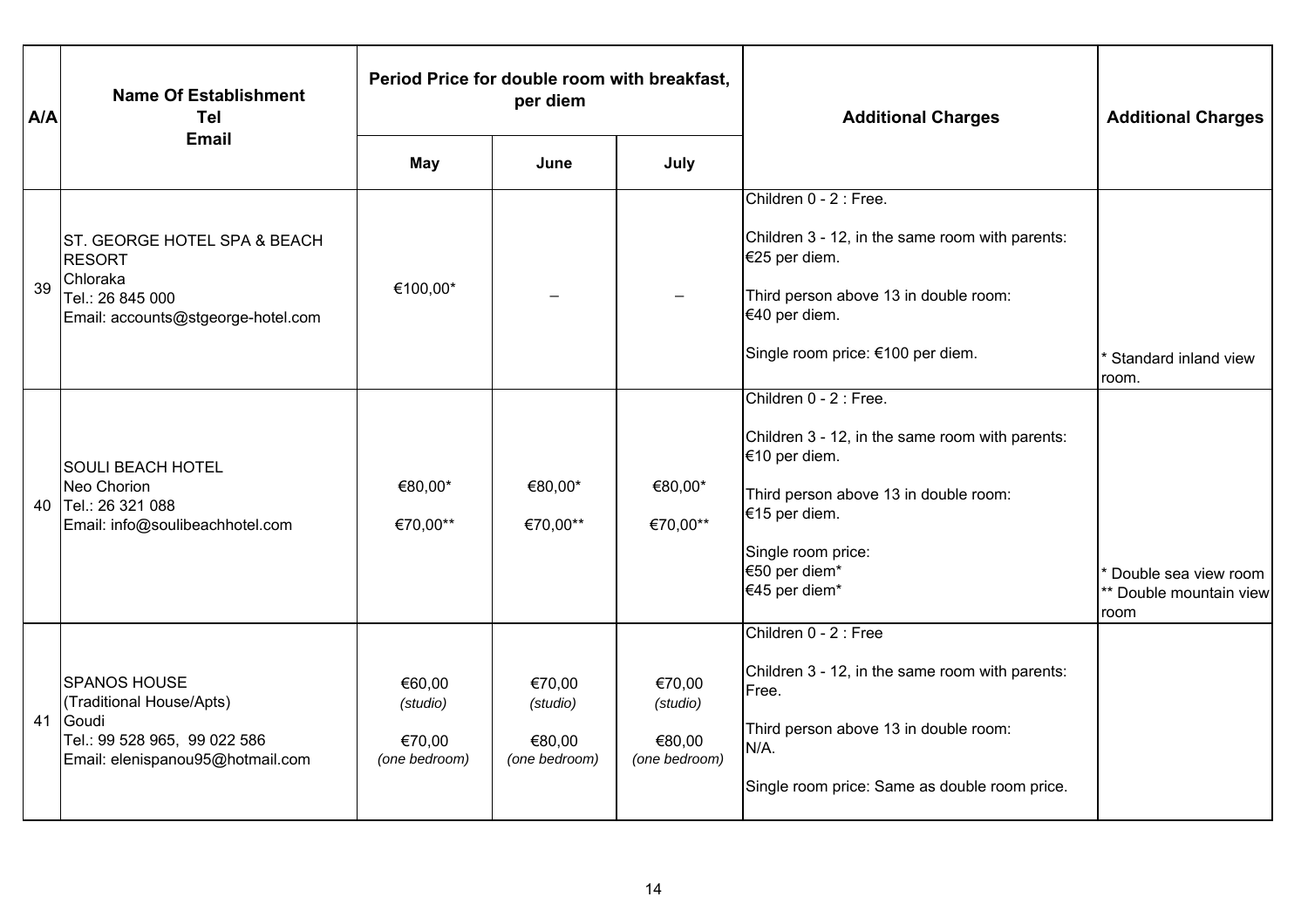| A/A | <b>Name Of Establishment</b><br>Tel<br><b>Email</b>                                                                     | Period Price for double room with breakfast,<br>per diem |         |         | <b>Additional Charges</b>                                                                                                                                                                                                                                                                                                         | <b>Additional Charges</b>                                                           |
|-----|-------------------------------------------------------------------------------------------------------------------------|----------------------------------------------------------|---------|---------|-----------------------------------------------------------------------------------------------------------------------------------------------------------------------------------------------------------------------------------------------------------------------------------------------------------------------------------|-------------------------------------------------------------------------------------|
|     |                                                                                                                         | <b>May</b>                                               | June    | July    |                                                                                                                                                                                                                                                                                                                                   |                                                                                     |
| 42  | <b>STEPHANOS HOTEL APARTMENTS</b><br>Polis<br>Tel.: 26 322 411<br>Email: stephanos.hotel@cytanet.com.cy                 | €70,00*                                                  | €80,00* | €80,00* | Children 0 - 2 : Free.<br>Children 3 - 12, in the same room with parents:<br>€15 per diem.<br>Third person above 13 in double room:<br>€30 per diem.<br>Single room price:<br>€60 per diem (May)<br>$€70$ per diem (June and July)                                                                                                | Studio and one<br>bedroom rooms.                                                    |
| 43  | <b>SUNNY HILL HOTEL</b><br>Chloraka<br>Tel.: 26 222 004, 24 657 100<br>Email: info@papouishotels.com                    | €50,00                                                   | €70,00  | €80,00  | Children 0 - 2 : Free.<br>Children 3 - 12, in the same room with parents:<br>$€12,50$ per diem (May)<br>€17,50 per diem (June)<br>€20 per diem (July)<br>Third person above 13 in double room:<br>€20 per diem (May)<br>€28 per diem (June)<br>€32 per diem (July)<br>Single room price: 10% discount on the double<br>room price |                                                                                     |
| 44  | <b>TAVROS HOTEL APARTMENTS</b><br>Neo Chorio Πάφου<br>Tel.: 26 322 421, 99 630 089<br>Email: tavroshotel@cytanet.com.cy | €70,00*                                                  | €70,00* | €80,00* | Children 0 - 2 : Free.<br>Children 3 - 18, in the same room with parents:<br>€10 per diem.<br>Third person above 18 in double room:<br>€15 per diem.<br>Single room price: €70 per diem.                                                                                                                                          | Studio (maximum 3<br>persons) and One<br>bedroom apartments<br>(maximum 4 persons). |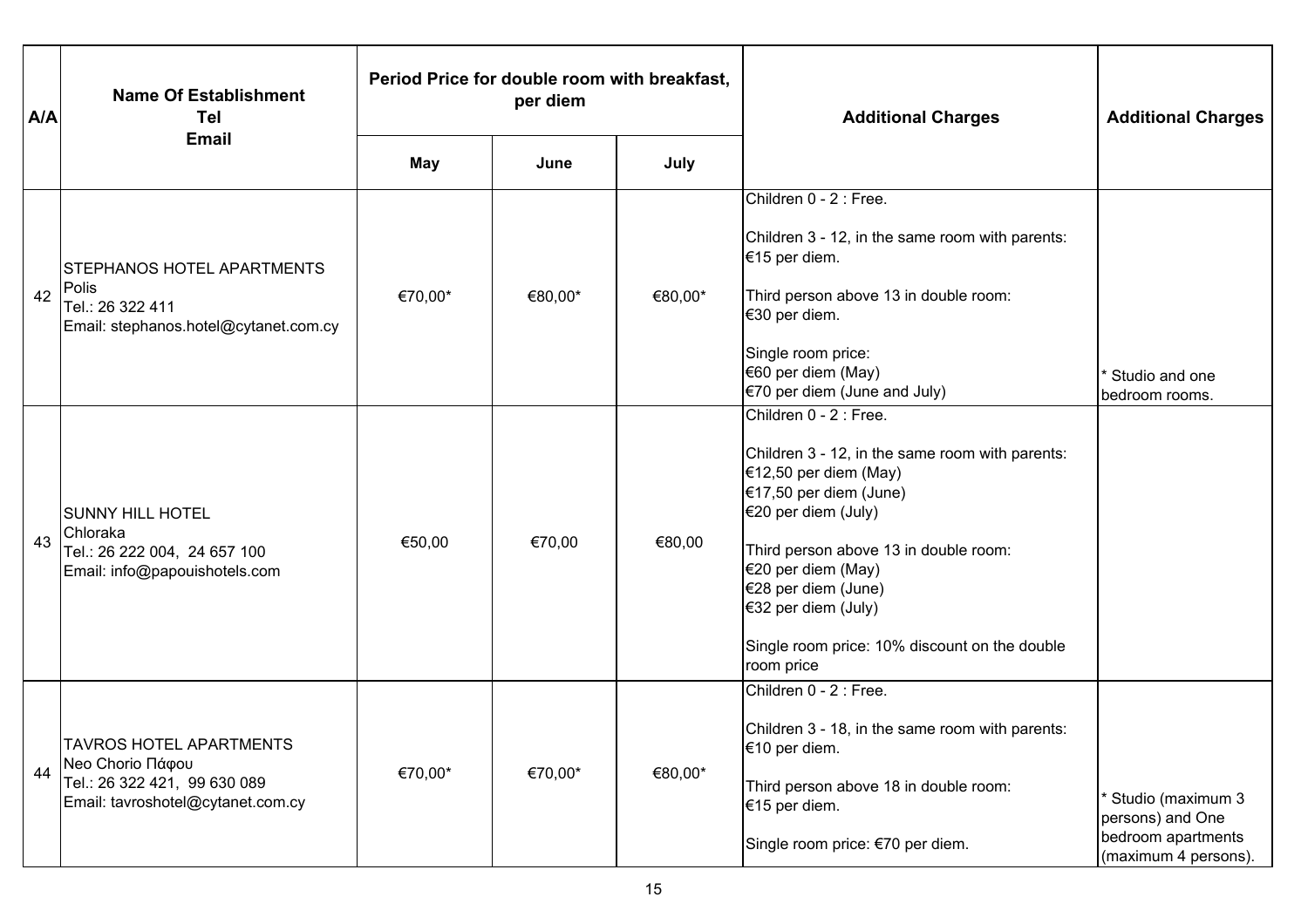| A/A | <b>Name Of Establishment</b><br>Tel<br><b>Email</b>                                                                                | Period Price for double room with breakfast,<br>per diem |          |          | <b>Additional Charges</b>                                                                                                                                                                          | <b>Additional Charges</b>          |
|-----|------------------------------------------------------------------------------------------------------------------------------------|----------------------------------------------------------|----------|----------|----------------------------------------------------------------------------------------------------------------------------------------------------------------------------------------------------|------------------------------------|
|     |                                                                                                                                    | <b>May</b>                                               | June     | July     |                                                                                                                                                                                                    |                                    |
|     | <b>THEO SUNSET BAY HOTEL</b><br>Kissonerga<br>45 Tel.: 26 940 840<br>Email: accounts@theosunsetbay.com.cy                          | €80,00                                                   | €85,00   | €99,00   | Children 0 - 2 : Free.<br>Children 3 - 12, in the same room with parents:<br>€6 per diem.<br>Third person above 13 in double room:<br>€16 per diem.<br>Single room price: €70 per diem.            |                                    |
| 46  | <b>VASILION AGROTOURISM</b><br>(Traditional House/Apts)<br>Polis<br>Tel.: 99 497 929<br>Email:<br>charalambous.home@cytanet.com.cy | €100,00*                                                 | €100,00* | €100,00* | Children 0 - 2 : Free.<br>Children 3 - 12, in the same room with parents:<br>Free.<br>Third person above 18 in double room:<br>€20 per diem.<br>Single room price:<br>€80 per diem (Persa studio). | Despina house.                     |
| 47  | <b>VENUS BEACH HOTEL</b><br>Pafos<br>Tel.: 26 949 200 (ext.308)<br>Email: res@venusbeachhotel.com                                  | €100,00*                                                 | €100,00* | €100,00* | Children 0 - 2 : Free.<br>Children 3 - 12, in the same room with parents:<br>Free (up to one child).<br>Third person above 18 in double room:<br>€40 per diem.<br>Single room price: €90 per diem. | Double Standard land<br>view room. |